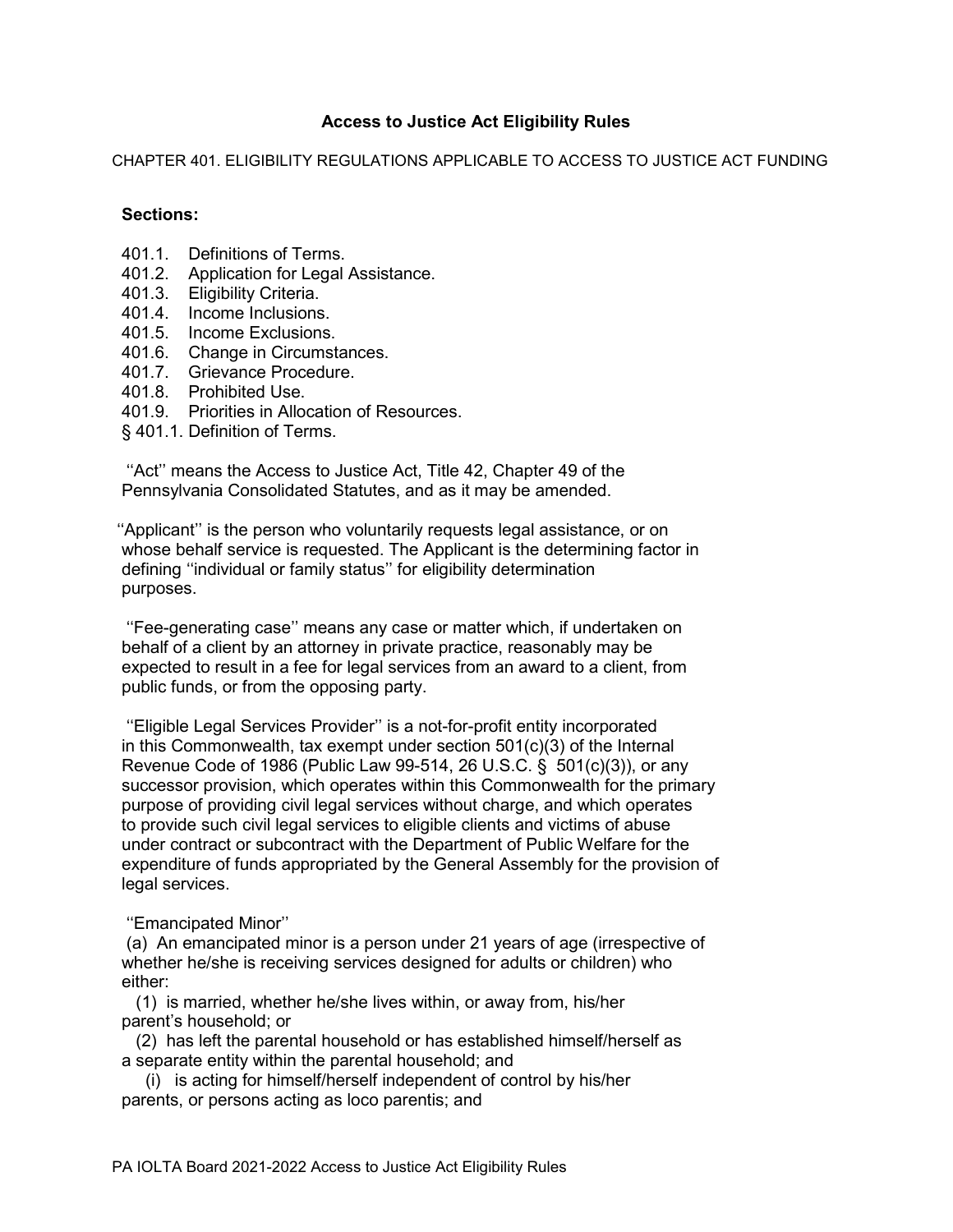(ii) is financially independent of his/her parents, although he/she may be receiving financial assistance or benefits to which he/she is entitled in his/her own right.

 (b) An unmarried minor who, after living outside the parental household, returns to live with his/her parents or someone acting in loco parentis, is no longer considered emancipated unless he/she remains independent of control by his/her parents or someone acting in loco parentis, and is financially independent of them although he/she may be receiving financial assistance or benefits in his/her own right.

### ''Family''

 (a) A family is one or more adults and unemancipated minor children, if any, who are related by blood or law, and who reside in the same household. A Family includes:

 (1) one person and his/her unemancipated minor children (natural and adoptive) who reside in the same household;

 (2) two persons in a marriage or common law relationship who reside in the same household;

 (3) two persons in a marriage or common law relationship and their joint unemancipated minor children (natural and adoptive) who reside in the same household;

 (4) two persons in a marriage or common law relationship and their joint unemancipated minor children (natural and adoptive) and the unemancipated minor children (natural and adoptive) of either/both persons who reside in the same household.

 (5) two persons who are residing together with a child(ren) in common. (b) A pregnant woman shall be counted as one person in the determination of family size.

 (c) A man and woman who are legally free to marry, who agree to live together as husband and wife without benefit of a marriage license, and both publicly and privately consider themselves married are regarded as living in a common law relationship.

(d) A person defined as ''Individual'' is not included in a family grouping.

 (e) A person may choose to count as a family member any other person(s) residing in the same household who is claimed by that person as a tax dependent.

 ''Criminal proceeding'' means the adversary judicial process initiated by a formal complaint, information, or indictment charging a person with an offense denominated ''criminal'' by applicable law and punishable by death, imprisonment, a jail sentence, or a fine.

''Individual'' is any of the following:

(a) an emancipated minor;

 (b) an unemancipated minor living with persons other than his/her natural or adoptive parents;

 (c) an unemancipated minor living in a residential facility serving dependent and delinquent children;

(d) an adult who resides alone;

 (e) an adult who resides with another related or unrelated adult, other than persons who are married including those living in a common law relationship.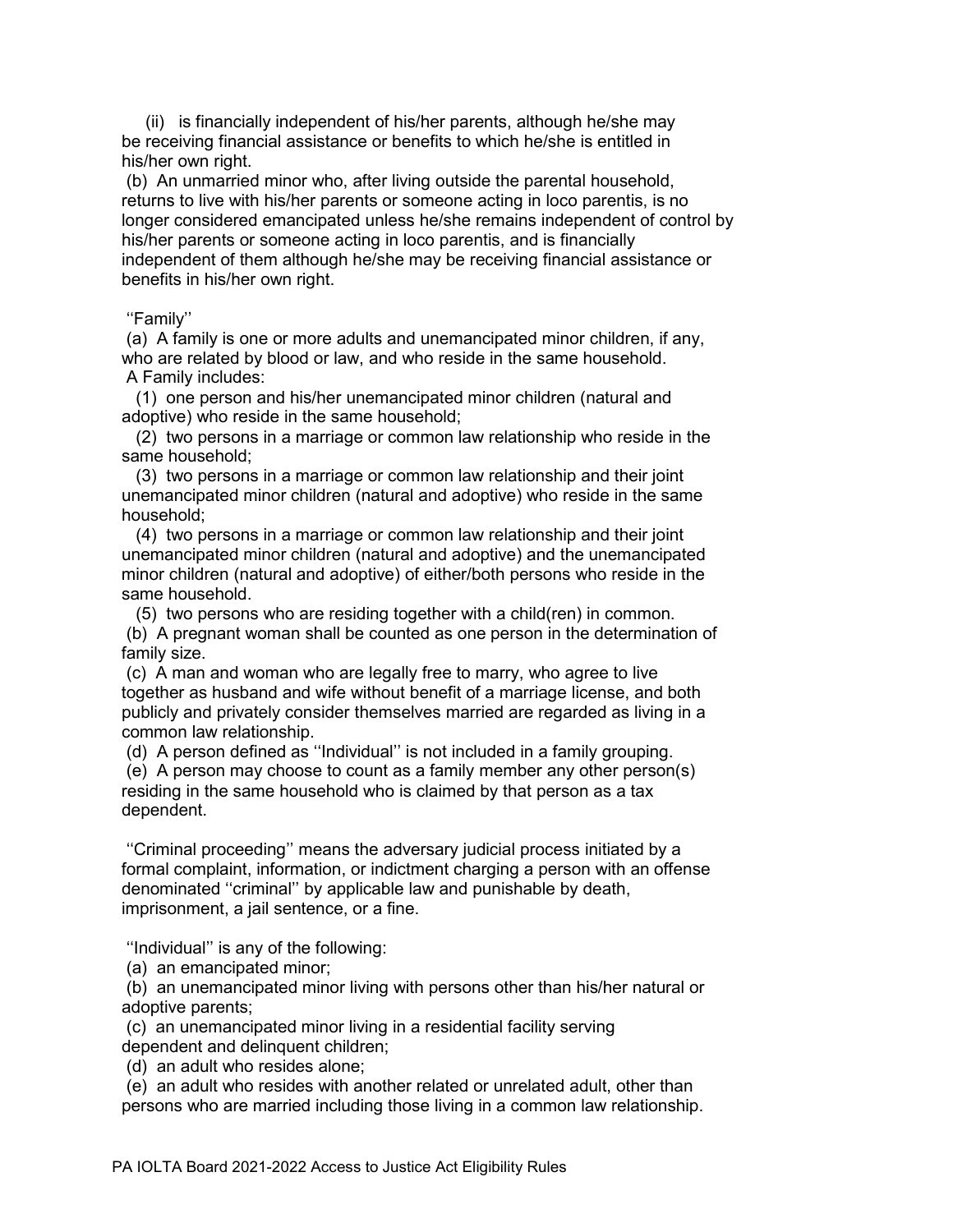''Legal Assistance'' means the provisions of any legal services consistent with the Rules of Professional Conduct of the Supreme Court of Pennsylvania and with the purposes and provisions of the Act.

 ''Lobbying Activities'' are any efforts to influence Federal, State or local legislative or administrative action, including, but not limited to, activities intended to influence the issuance, amendment or revocation of any executive or administrative order or regulation of a Federal, State or local agency, or to influence the introduction, amendment, passage or defeat of any legislation by the Congress of the United States or by any State or local legislative body.

 ''Recipient'' means an eligible Legal Services Provider that receives a grant of funds derived from the Act.

 ''Telephone Advice and Brief Service'' means civil legal assistance provided to eligible Applicants by Recipients through a telephone service system which provides legal advice, information and brief services at or near the time an eligible Applicant contacts the Recipient. Such telephone service systems are often referred to as ''helplines'' or ''hotlines.'' Legal assistance provided through these systems is limited to advice and counsel, brief services, and referral after legal assessments when such activities are likely to address the problem without the need for in-person initial contact and within a short time from the contact by the eligible Applicant.

§ 401.2. Application for Legal Assistance.

(a) An individual eligibility determination requires completion of a dated application form containing information which enables the Recipient to determine an Applicant's eligibility to receive the requested service.

 (b) A written application is not required for general non-legal information and referral service.

 (c) Application forms for extended services and in-person advice and brief services must be signed by the Applicant. The application form need not be signed by the Applicant for telephone advice and brief services.

 (d) The application form must be completed by the Recipient from the information given by the Applicant, his/her authorized representative, or, by someone, including Recipient's staff, acting responsibly for the Applicant if he/she is physically incapable of completing an application form, or in an emergency situation.

 (e) The Recipient shall ensure that the Applicant, or the person responsible for giving the information, receives all the help necessary to provide accurate and complete information. Arrangements must be made for an interpreter to assist non-English speaking, deaf, and visually handicapped Applicants, on an as-needed basis in those individual cases for whom no alternative methods for communication can be substituted effectively.

 (f) Individual eligibility determinations are made using the declaration method. The declaration method is the acceptance of an Applicant's statements that he/she meets the applicable eligibility criteria. This does not preclude the requirement to obtain documentation when needed to comply with requirements of funding sources of the grant Recipient organization.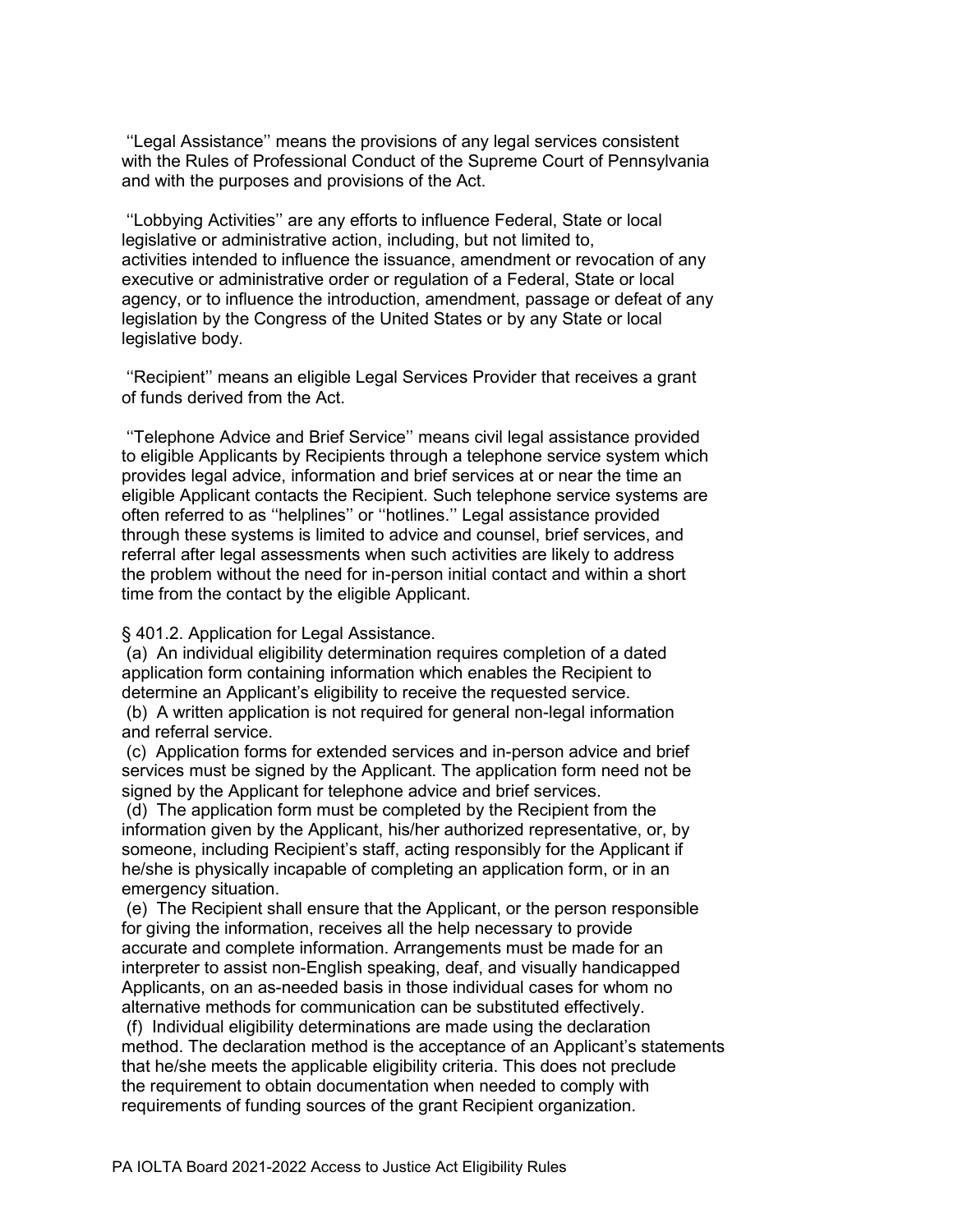Documentation also can be required and obtained if there is substantial reason to doubt the accuracy or completeness of the information provided by the Applicant, but such documentation must be obtained in a manner that promotes the development of trust between the attorney and client.

### § 401.3. Eligibility Criteria.

Those financially eligible for civil legal assistance are:

 (a) applicants whose family monthly gross income does not exceed 125% of the Federal Poverty Guidelines, as published annually in the Federal Register by the Department of Health and Human Services, adjusted according to family size.

 (b) The Commonwealth of Pennsylvania authorizes the issuance of medical assistance based upon the combination of income and certain public policy circumstances. When an Applicant has a current medical access card for a category for which eligibility is based upon 125% of poverty income, no additional eligibility determination is needed for legal assistance.

 (c) The Applicant must be a resident of Pennsylvania. No requirements as to citizenship or length of residence in the State may be imposed as a condition of eligibility. Temporary absences from Pennsylvania, with subsequent returns, or with a plan to return when the purpose of the absence, such as a trip or a visit, has been accomplished, do not interrupt residence. Out-of-State students and foreign students who are living in Pennsylvania while attending an education or job-training institution in Pennsylvania are considered residents of Pennsylvania. Migrant workers who are seasonally employed or seeking seasonal employment in Pennsylvania are considered residents of Pennsylvania.

 (d) Legal assistance may be provided without regard to income when the Applicant is in need of protective services under the Protection from Abuse Act.

 (e) Authorized Exceptions to Income Eligibility. The governing body of the recipient may adopt policies for the provision of legal assistance under the Act to an applicant whose family, monthly gross income, does not exceed 150 percent of the 125% of poverty eligibility income level (i.e. 187.5% of poverty income level). The determination of family, monthly gross income shall be made pursuant to the income inclusions and exclusions defined within Sections 401.4 and 401.5 except that the definition of medical expenses is modified as included below in (f)(2). When a recipient's policies provide for authorized exceptions to income eligibility, legal assistance can be provided when:

 (1) The Applicant's circumstances require that eligibility should be allowed on the basis of one or more of the factors set forth in Section 401.3(f); or

 (2) The person is seeking legal assistance to secure benefits provided by a governmental program for the poor.

 In the event that a recipient determines to serve a person whose family, monthly gross income exceeds 125% of poverty, the factual basis for the decision shall be documented and retained by the recipient.

 (f) Factors which shall be used in the determination of the eligibility of clients over the 125% of poverty income level shall include:

(1) Current income prospects, taking into account seasonal variations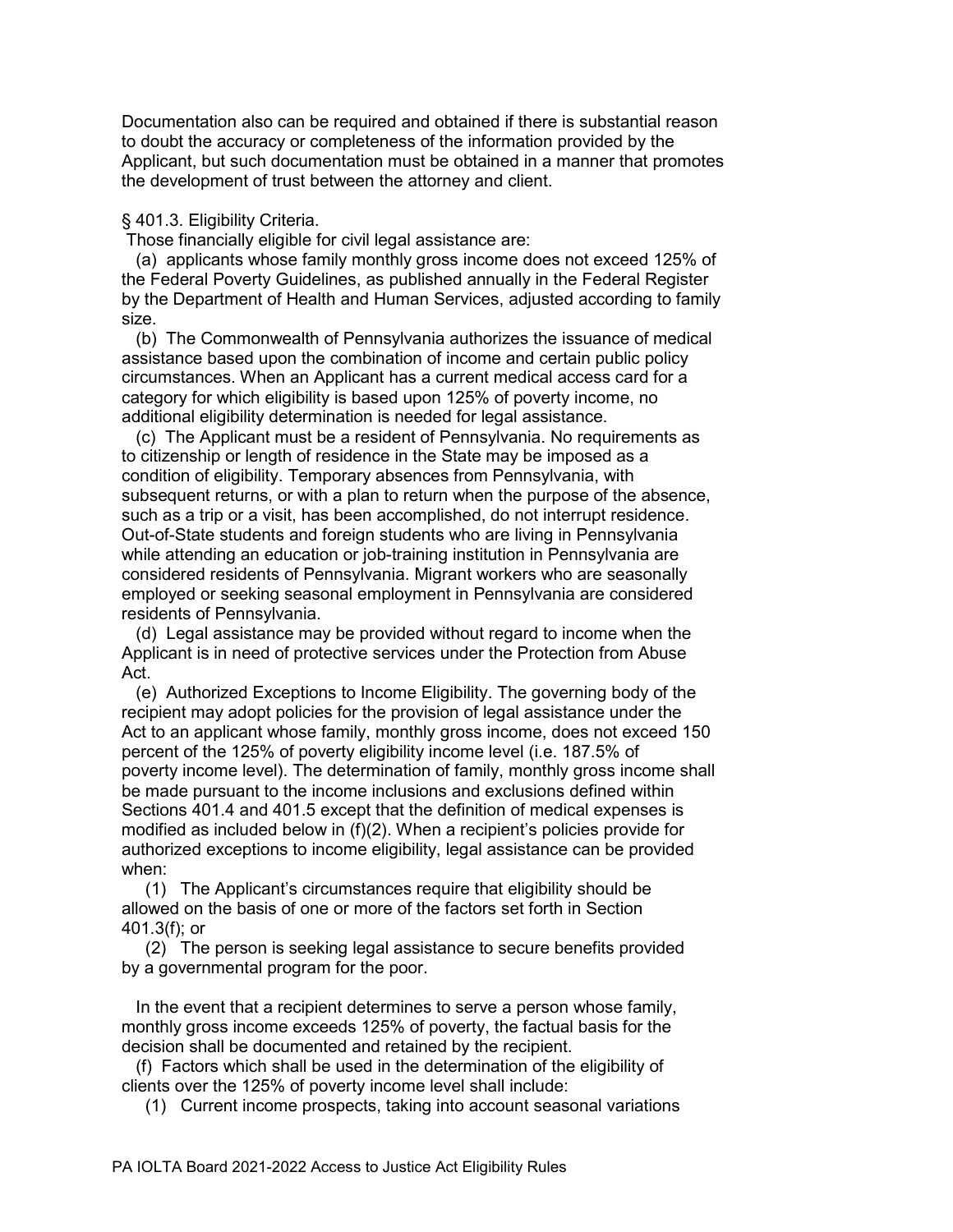in income;

 (2) Medical expenses, and in exceptional instances, with the prior, written approval of the Recipient's project director based on written documentation received by the recipient and available for review, if an Applicant's family, monthly gross income is primarily committed to medical or nursing home expenses, a person may be served even if that person's gross income exceeds 187.5 percent of the poverty income eligibility level;

 (3) Fixed debts and obligations, including unpaid Federal, state and local taxes from prior years;

 (4) Child care, transportation, and other expenses necessary for employment;

 (5) Expenses associated with age or physical infirmity of resident family members; and

 (6) Other significant factors related to financial inability to afford legal assistance.

 (g) A Recipient may provide legal assistance to a group, non-profit corporation, association or other entity if the Recipient has determined that the group, non-profit corporation or association or other entity lacks and has no practical means of obtaining private counsel in the matter for which representation is sought and:

(1) at least a majority of the group's members are financially eligible for legal assistance; or

 (2) for a non-membership group, at least a majority of the individuals who are forming or operating the group are financially eligible for legal assistance; or

 (3) the group has as its principal function or activity the delivery of services to those persons in the community who would be financially eligible for legal assistance; or

 (4) the group has as its principal function or activity the furtherance of the interests of those persons in the community who would be financially eligible for legal assistance and the representation sought relates to such function or activity.

 In order to make a determination that a group, non-profit corporation, association or other entity is eligible for legal services as required by paragraph (a) of this section, a recipient shall collect information that reasonably demonstrates that the group, corporation, association or other entity meets the eligibility requirements set forth herein.

§ 401.4. Income Inclusions.

 The sources of income to be included in determining the total monthly gross income are:

 (a) money wages or salary earned by individuals 14 years of age or older before deductions for taxes, social security, bonds, pensions, union dues, health insurance, and similar purposes for work performed as an employee including commissions, tips, piece-rate payments, and cash bonuses;

 (b) Armed Forces pay which includes base pay plus cash housing and/or subsistence allowances, but does not include the value of rent-free quarters;

 (c) voluntary or court-ordered spousal and/or child support received by a present or former spouse;

 **(**d) voluntary or court-ordered child support;

(e) net income from non-farm self employment, defined as gross receipts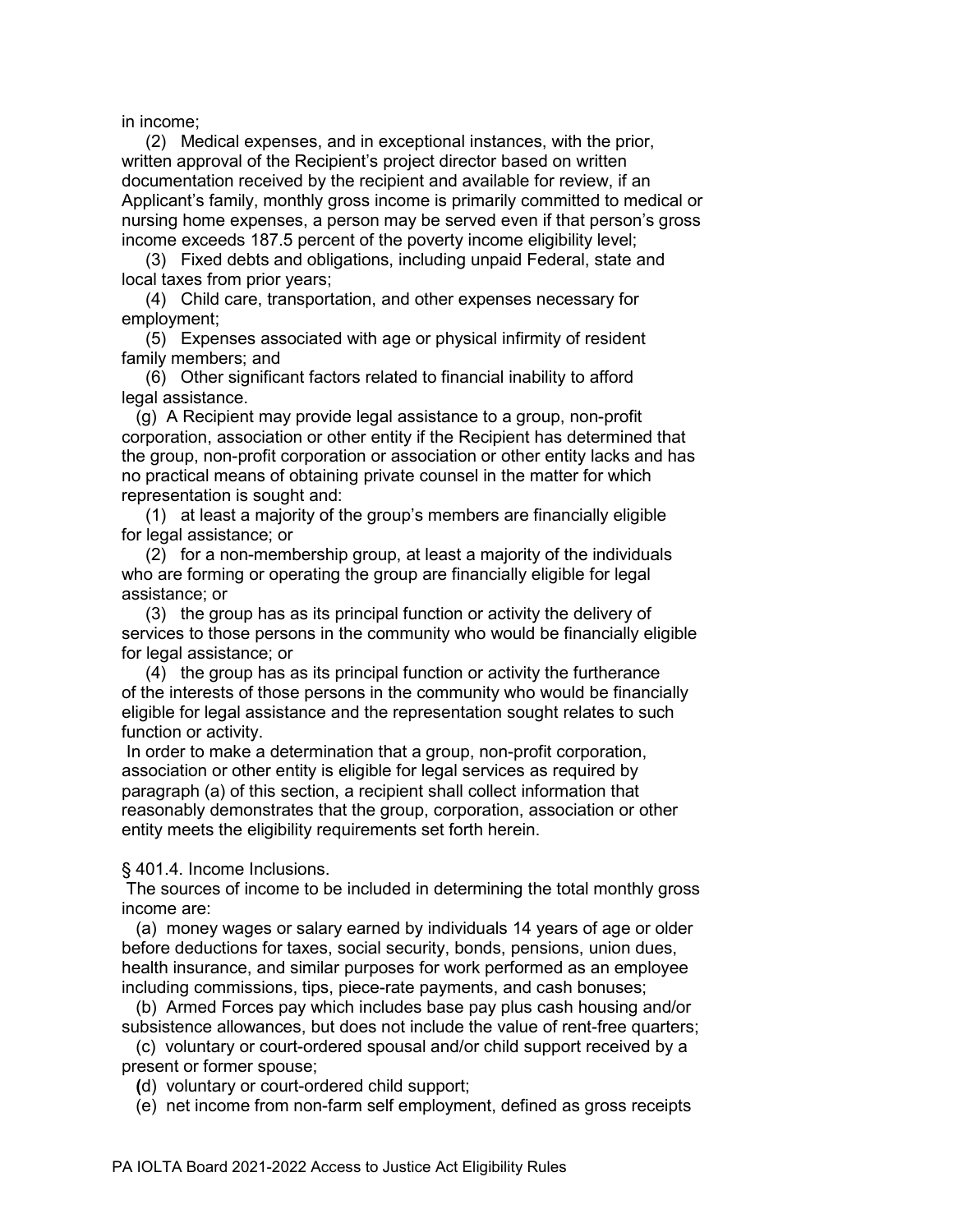minus expenses from one's own business, professional enterprise, or partnership. Gross receipts include the value of all goods sold and service rendered. Business expenses include costs of goods purchased, rent, heat, light, power, depreciation charges, wages and salaries paid, business taxes (no personal income taxes), and similar expenses. Inventory changes may be considered in determining net income only when they are documented by income tax returns or other official records which reflect inventory changes. The value of marketable merchandise consumed by the proprietors of retail stores is not included as part of net income;

 (f) net income from farm self-employment, defined as gross receipts minus operating expenses from the operation of a farm by a person on his/her own account, as an owner, renter, or share-cropper. Gross receipts include the value of all products sold, government subsidies—crop loans, money received from the rental of farm equipment to others, and incidental receipts from the sale of wood, sand gravel and similar items. Operating expenses include the cost of feed, fertilizer, seed, and other farming supplies, cash wages paid to farm hands, depreciation charges, cash rent, interest on farm mortgages, farm building repairs, farm taxes (not State and Federal income taxes), and similar expenses. The value of fuel, food, or other farm products used for family living is not included as part of net income. Inventory changes may be considered in determining net income only when they are documented by income tax returns or other official records which reflect inventory changes;

 (g) net income from non-resident real property income, defined as gross receipts minus the expenses for continuing the income such as depreciation charges, business taxes (not personal income taxes), interest on mortgage, repairs, and similar expenses;

 (h) Social Security pensions, survivors' benefits, permanent disability insurance payments, and special benefit payments made by the Social Security Administration before deductions of health insurance premiums;

 (i) Railroad retirement, disability, and survivors' benefit payments made by the U.S. Government under the Railroad Retirement Act before deductions of health insurance premiums;

(j) State Blind Pension payments made by the Department of Public Welfare;

 (k) Public assistance or welfare payments such as General Assistance, SSI and State Supplemental payments, only when the person is not the Applicant;

 (l) private pension and annuities, including retirement benefits paid to a retired person or his/her survivors by a former employer or by a union, either directly or though an insurance company;

 (m) government employee pensions received from retirement pensions paid by Federal, State, County, or other governmental agencies to former employees including members of the Armed Forces or their survivors;

 (n) unemployment compensation received from government unemployment agencies or private companies during periods of unemployment and any strike benefits received from union funds;

 (o) worker's compensation received from private or public insurance companies for injuries incurred at work. The cost of this insurance must have been paid by the employer and not by the worker;

 (p) Veterans payments, defined as money paid periodically by the Veterans Administration to disabled members of the Armed Forces or to the survivors of deceased veterans, and subsistence allowances, paid to veterans for education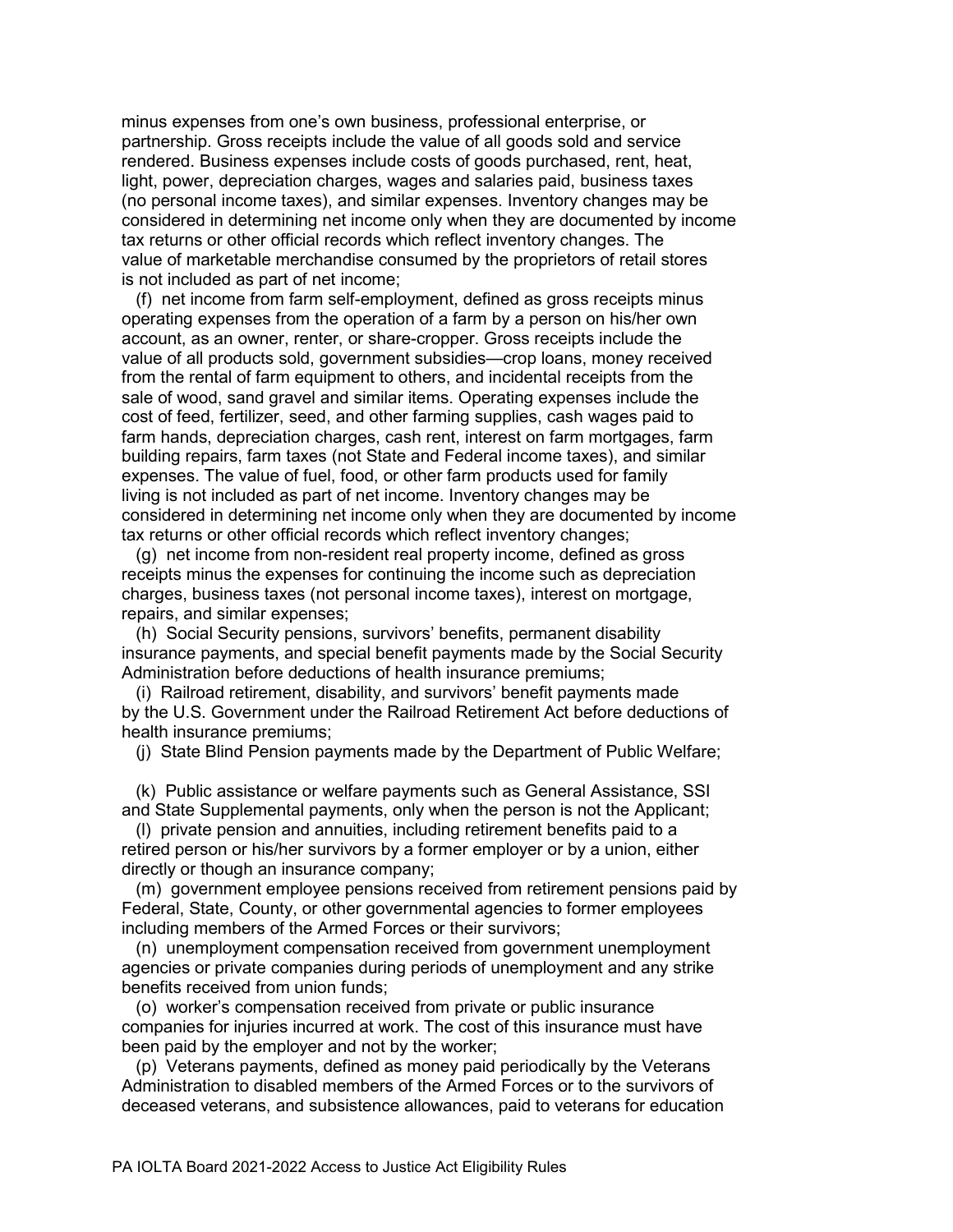and on-the-job training, as well as the so-called ''refunds'' paid to ex-service persons as GI insurance premiums. The two basic educational programs sponsored by the Veterans Administration are the G.I. Bill Educational Training Program and the VA Vocational Rehabilitation Program. There is a different method for providing funds to veterans in these programs. The veteran in G.I. Bill Education Training Program receives a monthly sum which may be used totally for education or subsistence, or partially for education and partially for subsistence. The VA calls this monthly sum a "rate." Therefore, all the money received by the G.I. Bill veteran is counted as income. The Veteran in a VA Vocational Rehabilitation Program receives what the VA calls a ''subsistence allowance'' and the VA itself handles the educational costs directly. Therefore, for the disabled veteran in the Vocational Rehabilitation Program, the subsistence allowance and the veteran's disability allowance are counted as income;

 (q) dividends including dividends from stockholdings or memberships in associations;

(r) interest on savings, checking accounts and bonds;

(s) income from estates and trust funds;

(t) net income from royalties;

 (u) net income from room and board payments, paid singly or in combination, and for rent from apartments, determined by deducting the sum of (1) and (2) from the total gross receipts.

(1) Deductions for minimal costs:

 (i) \$10 per month for each tenant (lone person) or tenant group (two or more persons living together as a family normally would) whose rent arrangements with the landlord/landlady are independent of other persons, or

(ii) \$20 per month for each boarder, or

 (iii) \$30 per month for each separate tenant-boarder (person not included in (a) or (b) above) whose rent and board arrangements with the landlord/landlady are independent or other persons.

 (iv) \$30 per month for the first person and \$20 per month for each additional person in a tenant-boarder group (persons not included in (a), (b), or (c) above) whose joint rent and board arrangements with the landlord/ landlady are independent of other persons, and;

 (2) The following amount is deducted to recognize costs above the minimum: 50% of the remainder after the deduction in (1).

§ 401.5. Income Exclusions.

 Sources of income not counted in determining monthly gross income and income exclusions are:

(a) earnings of a child under 14 years of age;

 (b) any medical expense not reimbursed through medical insurance which exceeds 10% of the total family monthly gross income. The medical expense must have been incurred within 90 days from the date of the application and be expected to continue or be incurred for a period of six months after the application. Medical expenses include bills for doctors, hospital costs, dental services, and health care premiums;

 (c) voluntary or court-ordered child support paid out by the Primary Recipient or a member of his/her family to a present or former spouse not residing in the same household;

(d) voluntary or court-ordered child support paid out by the Primary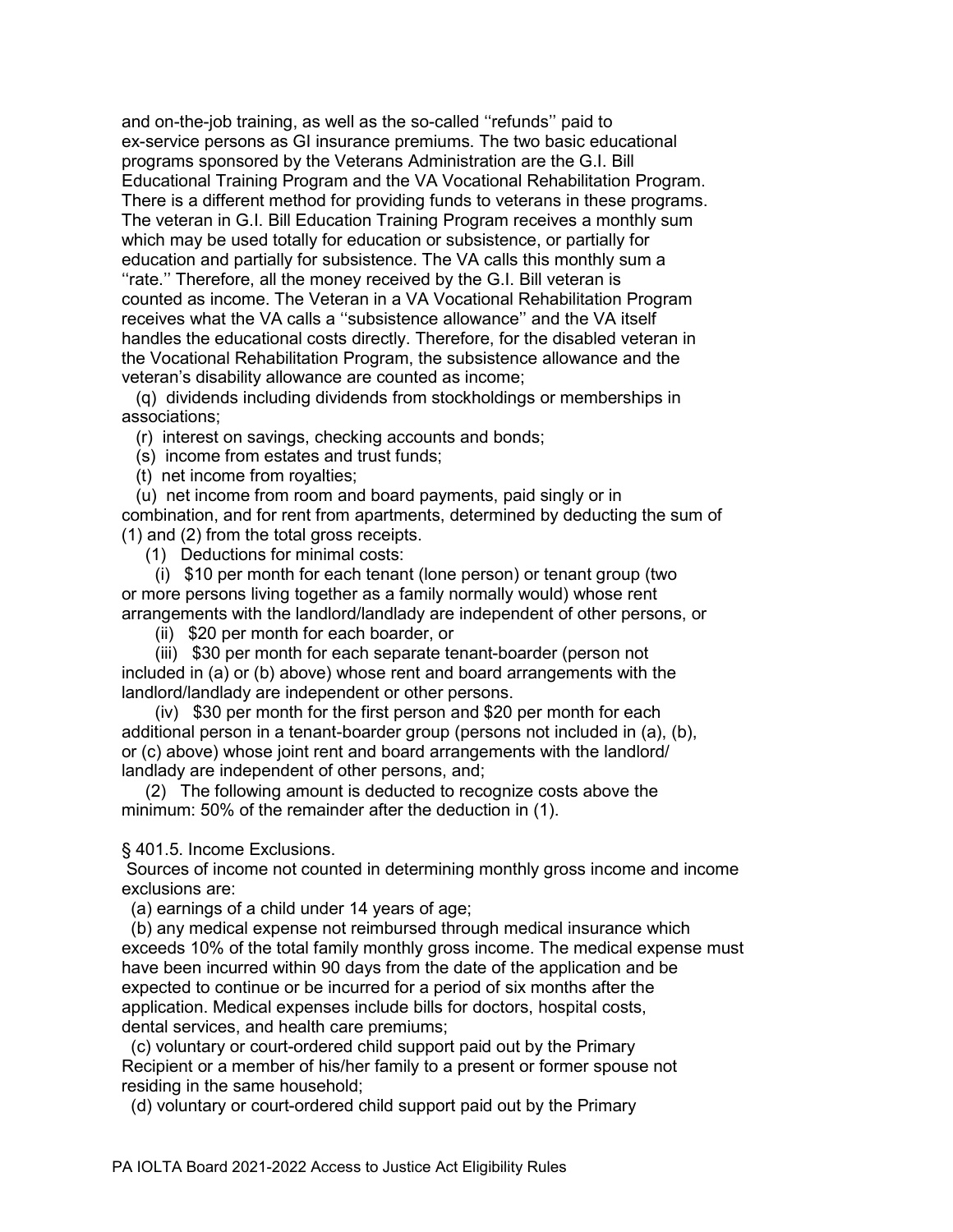Recipient or a member of his/her family for his/her child who is not residing in the same household;

 (e) payments made pursuant to the Alaska Native Claims Settlement Act, to the extent that such payments are exempt from taxation under Section 21(a) of the Act;

 (f) per capital payment to, or funds held in trust for, any individual in satisfaction or judgment of the Indian Claims Commission or the court of claims;

 (g) money received from the sale of property, such as stocks, bonds, a house, or a car unless the person was engaged in the business of selling such property, in which case the net proceeds would be counted as income from self-employment;

(h) withdrawals of bank deposits;

(i) money borrowed;

(j) tax refunds including tax rebate from any source;

(k) gifts;

(l) lump sum inheritances or insurance payments;

(m) lump sum lottery winnings;

(n) capital gains;

 (o) the value of the coupon allotment under the Food Stamp Act of 1964, as amended, in excess of the amount paid for the coupons;

(p) the value of USDA donated foods;

 (q) the value of supplemental foods assistance under the child Nutrition Act of 1966 and the special food service programs of children under the National School Lunch Act, as amended;

 (r) loans and grants, such as scholarships, obtained and used under conditions that preclude their use of current living costs;

 (s) any grant or loan, to an under-graduate student for education purposes, made or insured under any program administered by the Commissioner of Education under the Higher Education Act;

 (t) any payment received under the Uniform Relocation Assistance and Real Property Acquisition Policies Act of 1970;

(u) any home produce used for household consumption;

(v) the value of rent-free quarters;

 (w) any payment made on behalf of any individual for household expenses such as rent, food, utilities;

 (x) payments to VISTA volunteers pursuant to Section 404(g) of the Domestic Assistance Act of 1973;

 (y) any payments to vendors by a State agency including foster care payments;

 (z) payments made to an institution by an Applicant's relative or other person for the costs of institutional care for the Applicant; and

 (aa) stipends derived from the Foster Grandparents Programs under P. L. 93-113, Section 404(9).

§ 401.6. Change in Circumstances.

 If an eligible client becomes financially ineligible through a change in circumstances, a Recipient shall discontinue representation if the change in circumstances is sufficiently likely to continue such that the client could afford private legal assistance, and discontinuation is not inconsistent with the attorney's professional responsibilities.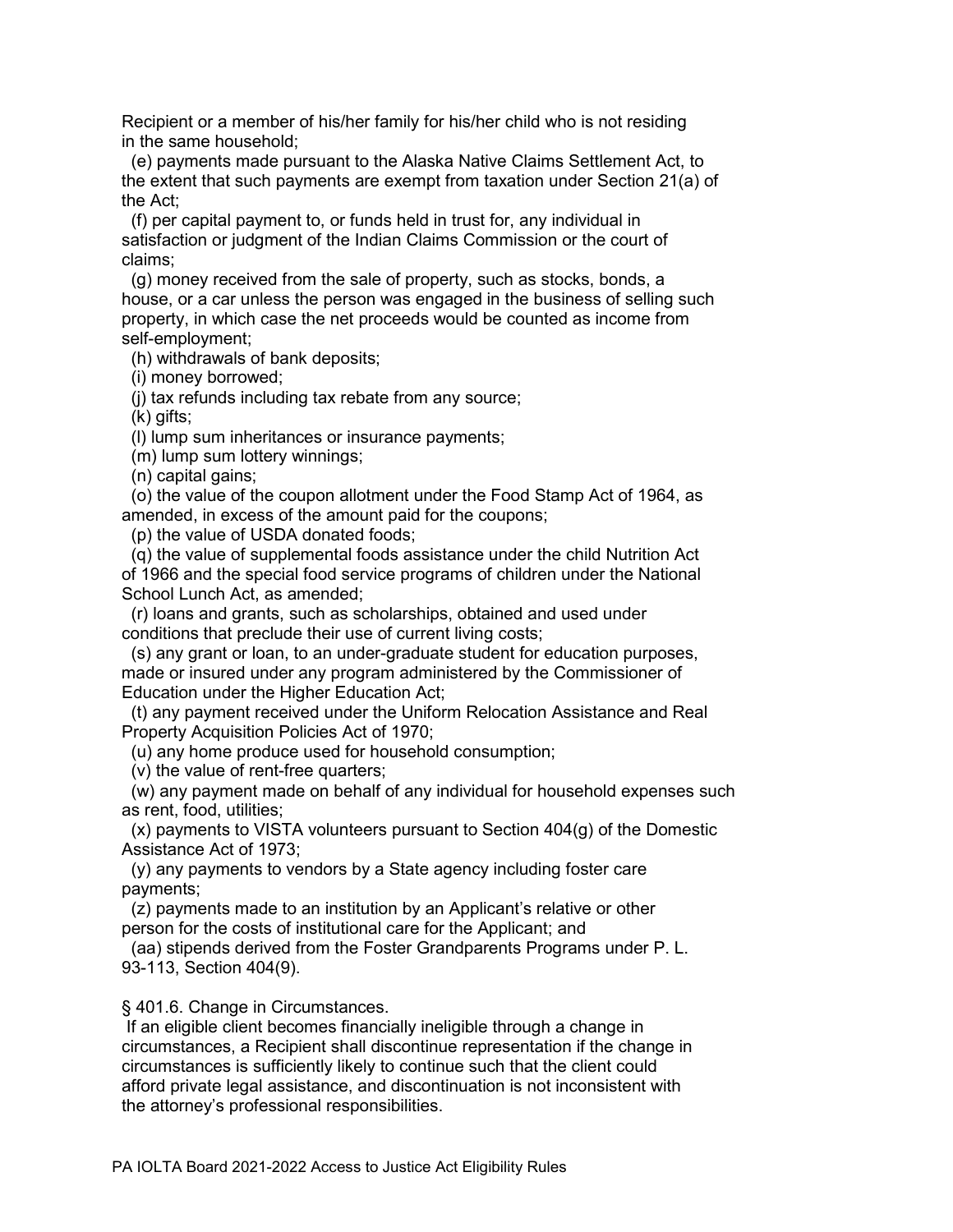§ 401.7. Grievance Procedure.

(a) Complaints about legal assistance.

 (1) A Recipient shall establish procedures for determining the validity of a complaint about the manner or quality of legal assistance that has been rendered.

(2) The procedures shall provide at least:

 (i) Information to a client at the time of the initial visit about how to make a complaint, and

 (ii) Prompt consideration of each complaint by the director of the Recipient, or the director's designee, and, if the director of the Recipient is unable to resolve the matter,

 (iii) An opportunity for complainant to submit an oral and written statement to a member(s) of the Recipient's grievance committee established by the governing body, preferably a board member who is himself/herself client eligible.

 (3) A file containing every complaint and a statement of its disposition shall be preserved for examination. The file shall include any written statement submitted by the complainant.

 (b) Complaints about denial of assistance. A Recipient shall establish a simple procedure for review of a decision that a person is financially ineligible, or that assistance is prohibited by the Act or Regulations, or by priorities established by the Recipient pursuant to section 401.9. The procedure shall include information about how to make a complaint, adequate notice, an opportunity to confer with the director of the Recipient or the director's designee, and, to the extent practicable, with a representative of the governing body, preferably a board member who is himself/herself client eligible.

### § 401.8. Prohibited Use.

 Recipients of funds under this Act are prohibited from using them for the following purposes:

 (a) Political and Lobbying Activities. Funds shall not be used to contribute to or be made available to any political party or association, or the campaign of any candidate for public or party office or similar political activities or to support or oppose candidates from public or party office or to support or oppose candidates for public or party office or to support or oppose any ballot questions or to engage in lobbing activities, except that:

 (1) A Recipient of funds may engage in lobbying activities in response to a request from a governmental agency, legislative body, committee, member or staff thereof made to the recipient, consistent with the Rules of Professional Conduct.

 (2) A Recipient may engage in lobbying activities in the provision of legal services to an eligible client on a particular application, claim or case, which directly involves that client's legal rights and responsibilities, however this shall not be construed to a permit a Recipient to solicit a client, in violation of the Rules of Professional Conduct, for the purpose of making such representation possible.

 (b) Fee generating case. Funds shall not be used to provide legal assistance in a fee-generating case unless other adequate representation is unavailable. All Recipients shall establish procedures for the referral of fee-generating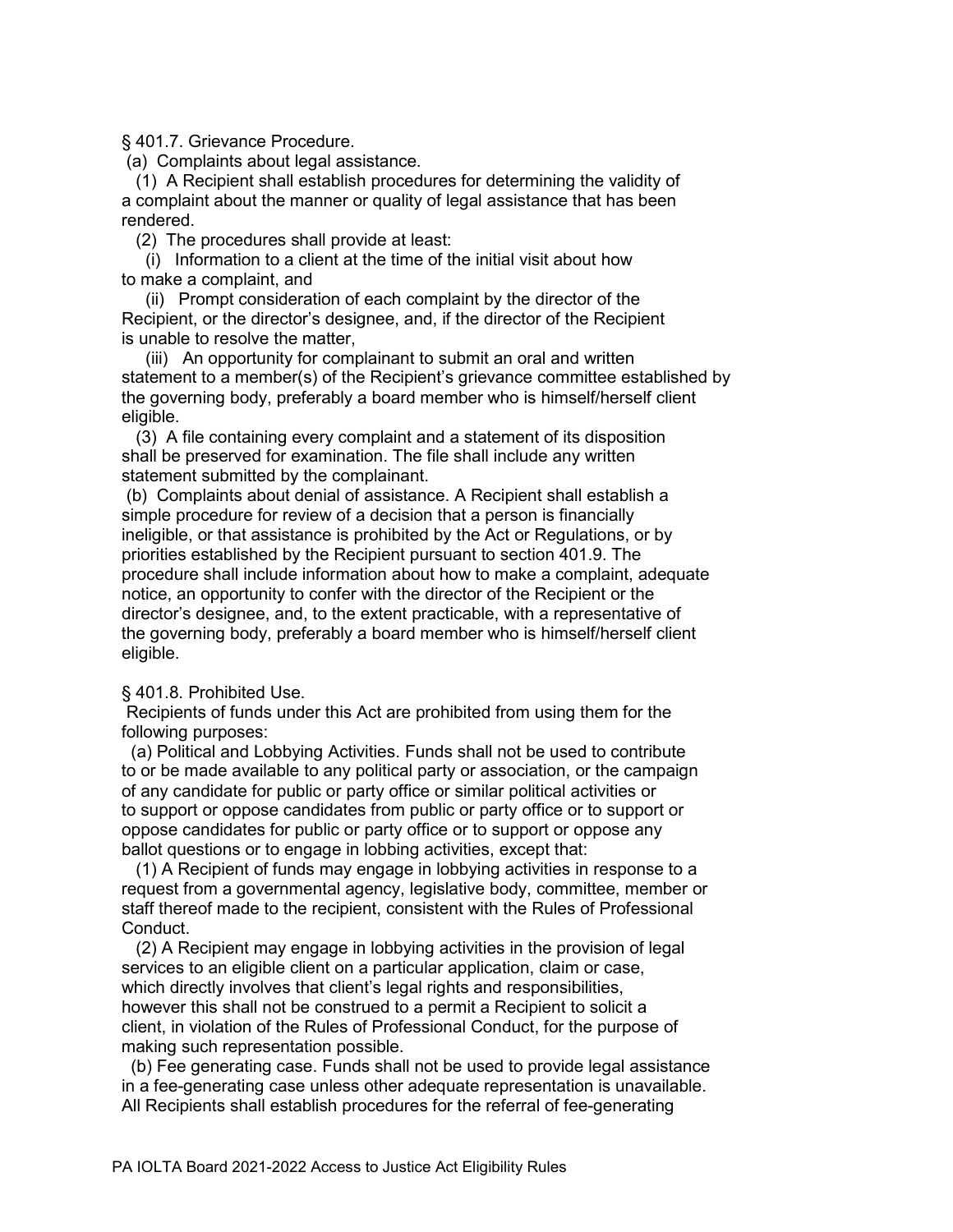cases.

 (1) Other adequate representative is deemed to be unavailable when the Recipient has determined that free referral is not possible because:

 (i) The case has been rejected by the local lawyer referral service, or by two private attorneys, or the Recipient's experience within the previous six months with similar cases is that the current case will not be accepted by a private attorney; or

 (ii) Neither the referral service nor any lawyer will consider the case without payment of a consultation fee; or

 (iii) Emergency circumstances compel immediate action before referral can be made, but the client is advised that if appropriate, and consistent with professional responsibility, referral will be attempted at a later time; or

 (2) Recovery of damages is not the principal object of the case and a request for damages is merely ancillary to an action for equitable or other non-pecuniary relief, or inclusion of a counterclaim requesting damages is necessary for effective defense or because of applicable rules governing joinder of counterclaims; or

 (3) A court appoints a Recipient or an employee of a Recipient pursuant to a statute or a court rule or practice of equal applicability to all attorneys in the jurisdiction; or

 (4) An eligible client is seeking benefits under Subchapter II of the Social Security Act, 42 U.S.C. 401, et seq., as amended, Federal Old Age, Survivors, and Disability Insurance Benefits; or Subchapter XVI of the Social Security Act, 42 U.S.C. 1381, et seq., as amended, Supplemental Security Income for Aged, Blind, and Disabled.

 (5) A Recipient may seek and accept a fee awarded or approved by a court or administrative body, or included in a settlement, if the requirements of sub-section 401.8 (b)(1) are met.

 (6) When a case or matter subject to this sub-section results in a recovery of damages, other than statutory benefits, a Recipient may accept reimbursement from the client for out-of-pocket costs and expenses incurred in connection with the case or matter, if

(i) The requirements of sub-section 401.8(b)(1) are met, and

 (ii) The client has agreed in writing to reimburse the Recipient for such costs and expenses.

(7) Nothing in this part shall prevent a Recipient from:

 (i) Requiring a client to pay court fees when the client does not qualify to proceed informa pauperis under the rules of the jurisdiction; or

 (ii) Acting as a co-counsel with a private attorney when the case meets the standards set forth in sub-section 401.8(b)(1) and accepting part of any fees that may result from a shared case.

(c) Defense of Criminal Prosecutions.

 (1) Funds shall not be used to provide legal assistance with respect to a criminal proceeding, unless authorized by sub-section 401.8(c)(2).

(2) Legal assistance may be provided with respect to a criminal proceeding;

 (i) Pursuant to a court appointment made under a statute or a court rule or practice of equal applicability to all attorneys in the jurisdiction, if authorized by the Recipient after a determination that it is consistent with the Recipient's primary responsibility to provide legal assistance to clients in civil matters; or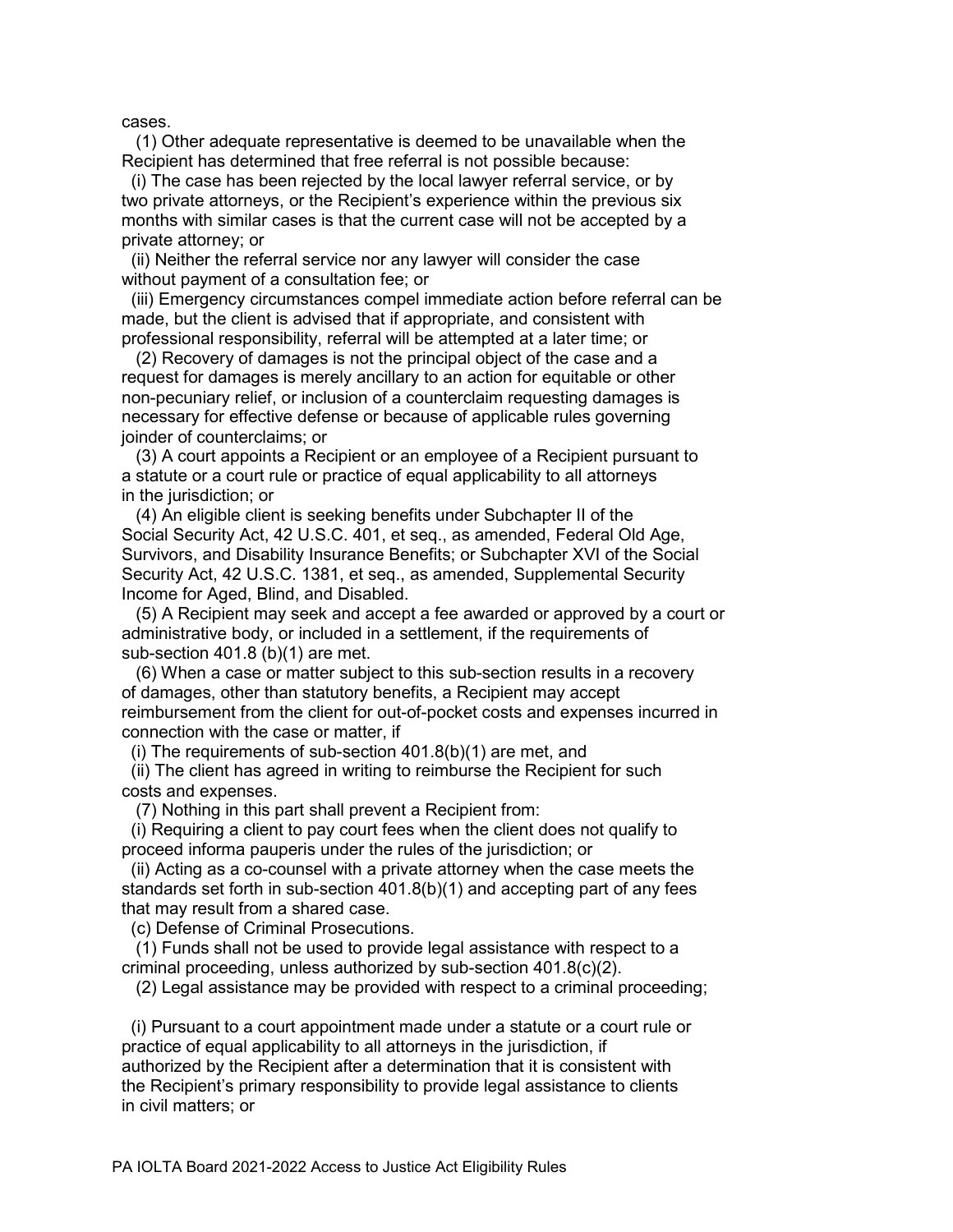(ii) When professional responsibility requires representation in a criminal proceeding arising out of a transaction with respect to which the client is being, or has been, represented by a Recipient.

 (3) Actions Attacking Criminal Convictions. Funds shall not be used to provide legal assistance in civil actions to persons who have been convicted of a criminal charge where the civil action arises out of alleged acts or failures to act and the action is brought against an official of the court or against a law enforcement official for the purpose of challenging the validity of the criminal conviction.

 However, this sub-section does not prohibit legal assistance pursuant to a court appointment made under a statute or a court rule or practice of equal applicability to all attorneys in the jurisdiction, if authorized by the Recipient after a determination that it is consistent with the primary responsibility of the Recipient to provide legal assistance to eligible clients in civil matters.

 (d) Statutory Right to Counsel. Funds shall not be used to provide legal assistance in cases in which the Commonwealth of Pennsylvania has an obligation to provide counsel to the indigent through another source identified by statute.

§ 401.9. Priorities in Allocation of Resources.

 Recipients daily must make decisions concerning what cases to handle, what area of client need to pursue, what models of delivery of services to choose, what communities to serve, and related issues. A high quality Recipient program responds effectively to changing client needs and integrates its priority setting process into its daily operations. This section is intended to assure that Recipients plan and perform services provided under the Act in a way that responds to existing and changing client and community needs, promptly and strategically.

 (a) The governing body of a Recipient shall adapt procedures for establishing priorities in the allocation of its resources. The procedures adopted shall:

 (1) Include an effective appraisal of the needs of eligible clients in the geographic areas served by the Recipient;

 (2) Insure an opportunity for participation by representatives of all significant segments of the client community and the Recipient's employees in the setting of priorities.

 (b) The following factors could be among those considered by the Recipient in establishing priorities:

(1) the appraisal described in paragraph (a)(1) of this section;

 (2) the population of eligible clients in the geographic areas served by the Recipient, including all significant segments of that population with special legal problems or special difficulties of access to legal services;

(3) the resources of the Recipient;

 (4) the availability of another source of free or low-cost legal assistance in a particular category of cases or matters;

 (5) the availability of other sources of training, support, and outreach services;

 (6) the relative importance of particular legal problems of the individual clients of the recipient;

(7) the susceptibility of particular problems to solution through legal